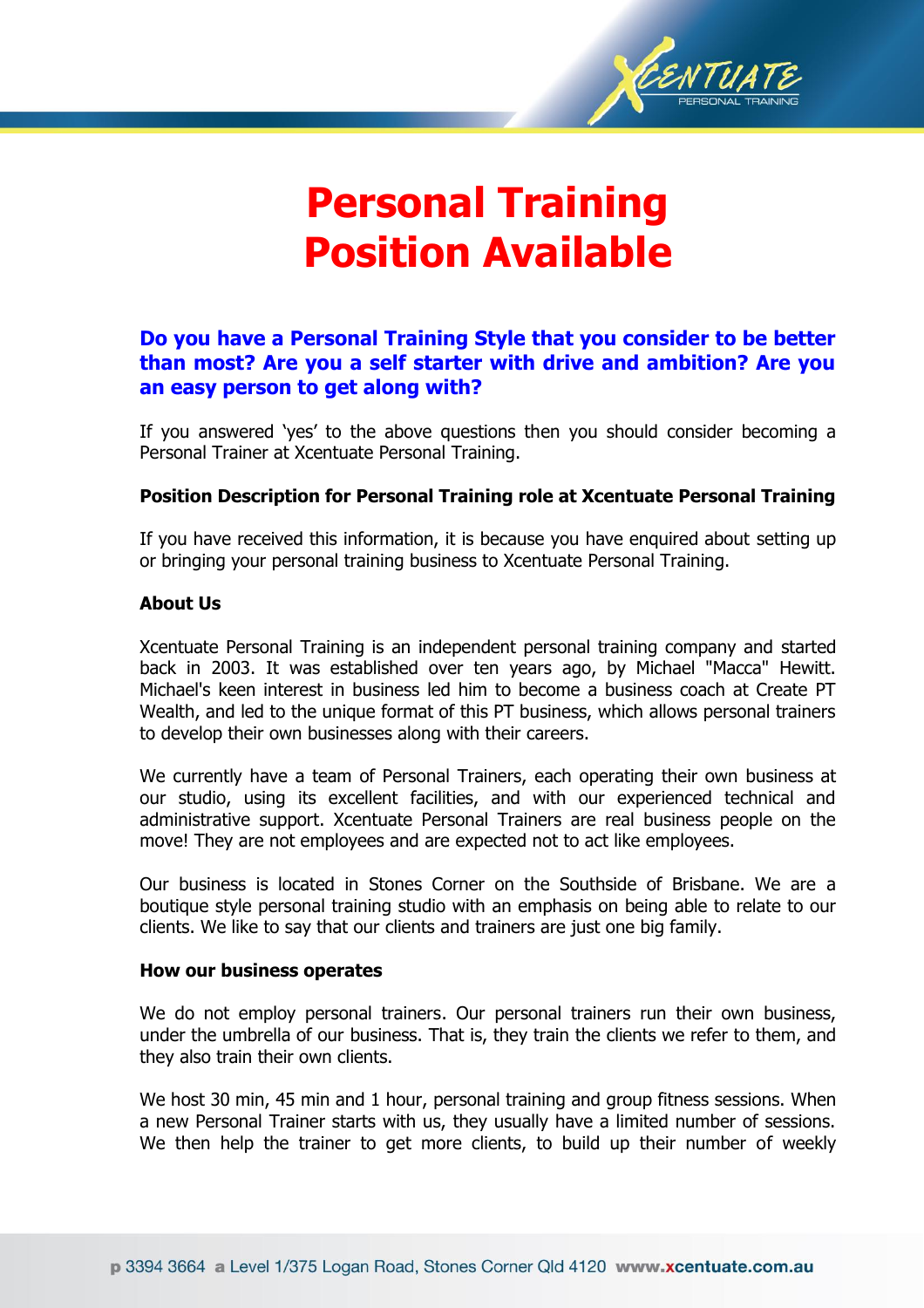

sessions. We have found through experience that this provides the best environment for a new team member to grow into the culture of XPT.

To suit clients' needs, new PT's make themselves as available as possible. It is not uncommon for a new PT, growing their business, to be do a 5:30am, 11am & 7pm PT session in the one day! As our PT's businesses grow, they are able to "clump" their session times.

We have a strict "no employees" rule. No PT's are employees, and no PT can employ a personal trainer. Everyone at Xcentuate Personal Training is a highly motivated business person. Our PT's sign contractor agreements with us, allowing them to carry on business at our studio, and clearly explaining the boring stuff, including our right to collect fees for the hours they train their clients, and the PT's rights have their invoices paid by us.

We have a strong team philosophy and are looking for people that want to move to the top of the personal training field for themselves and as part of a successful and motivated group of individuals.

#### **We have ongoing requirements including:**

- O Monthly team meetings and professional development workshops
- $\circ$  Complimentary initial PT sessions
- O Effective communication to clients and head office via email and other technology
- O Team outings and team building events

## **Experience**

We are looking for PT's who have proven ability. Because we start our PT's with "real life" clients, we need to be sure that each PTs is technically competent to be placed with the "real life, paying clients" we refer to them.

The amount of experience is not critical. What is critical is that you have the willingness to learn and develop as part of a team, even though you are operating a separate enterprise.

#### **Qualifications**

We require our PT's to have a Certificate IV in Fitness, a current First Aid Certificate and be registered with Fitness Australia. In addition to this, our PT's need to be insured with public liability and professional indemnity cover.